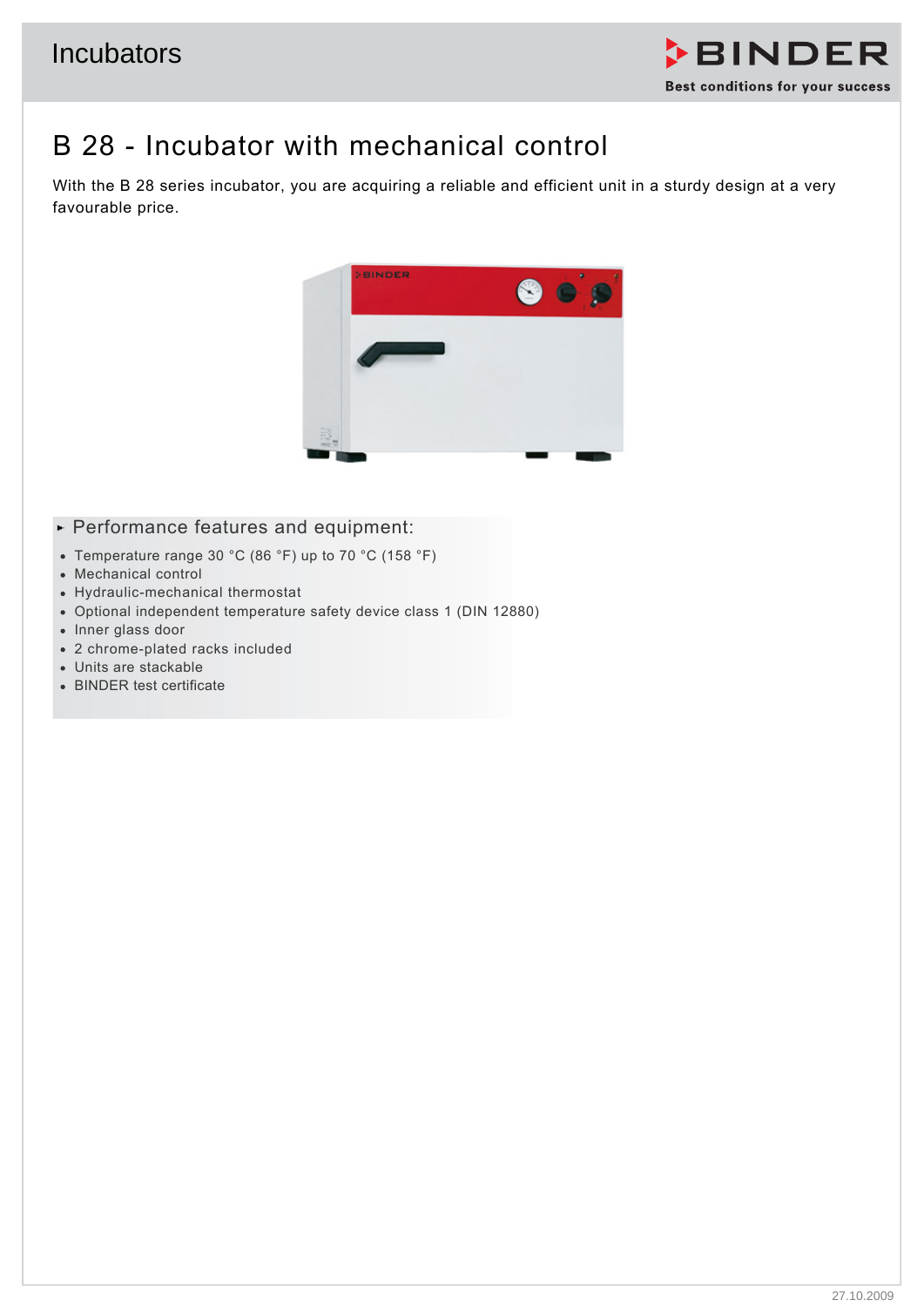

1) up to 98 % of the set value<br>All technical data are specified for units with standard equipment at an ambient temperature of 25 °C and a voltage fluctuation of ±10 %. The temperature<br>data are determinated in accordance t at all times.